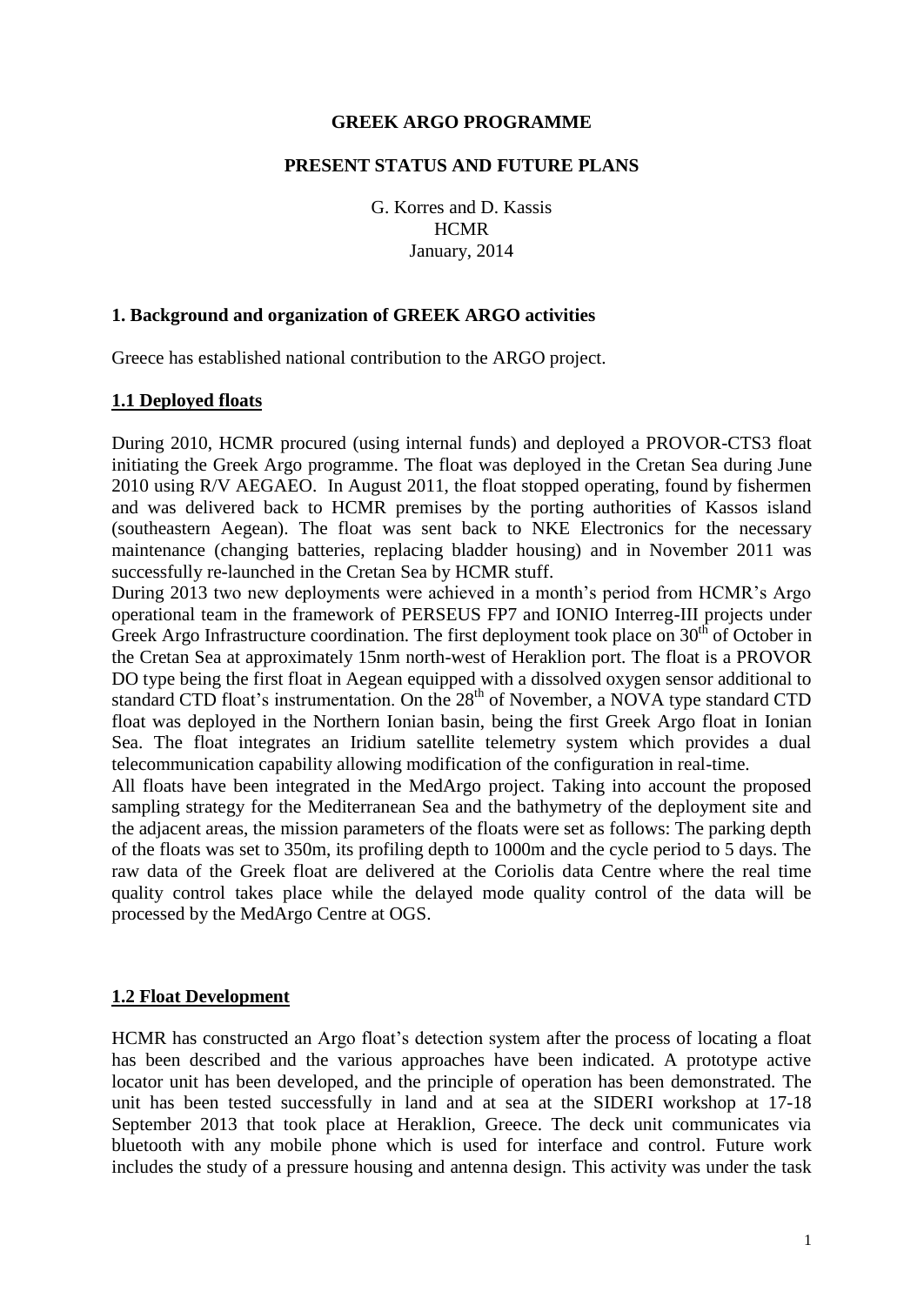of proposing and testing simple methods of tracking and recovery Argo floats in short time and range scales in the framework of SIDERI FP7 project.

# **1.3 Data management**

HCMR has run an extended network of buoys within the Aegean and Ionian Seas including the multi-parametric M3A observatory of the Cretan Sea and a deep sea (2000m) bottom platform deployed in the Ionian Sea (POSEIDON & POSEIDON-II monitoring, forecasting and information systems). HCMR also operates the Hellenic National Oceanographic Data Centre (HNODC) established in 1986, as part of the National Centre for Marine Research (NCMR). HNODC operates as a National Agency and is responsible for processing, archiving and distributing marine data. HNODC is also developing techniques for oceanographic data processing and data base maintenance. Furthermore it promotes the International Exchange of Data in the frame of its cooperation with the "Intergovernmental Oceanographic Commission IOC) of UNESCO as it is responsible for the coordination of International Data Exchange (IODE) in Greece. The HNODC manages a variety of oceanographic data and information collected by several Hellenic Marine Research Laboratories and in particular from the Institute of Oceanography of the Hellenic Centre for Marine Research-HCMR as well as from HNODC's participation in international projects (MTP-II MATER, MEDAR/MEDATLAS II, HUMBOLDT, SEADATANET). Moreover within the My Ocean project (GMES MCS) HCMR will consolidate and improve its in-situ data services for the Eastern Mediterranean region building on the capacity developed under POSEIDON, MFSTEP (coordination of M3A time-series network, analysis and provision of basin scale data), and MERSEA projects (coordination of Mediterranean in situ observations).

Delayed-mode data processing. HCMR has not developed yet a delayed-mode quality control capability for the Greek Argo data. The delayed mode quality control of the data delivered from the Greek Argo float will be processed by the MedArgo data centre. HCMR considers the possibility of developing delayed-mode data processing for ARGO profiles collected within the Eastern Mediterranean region. HCMR may also contribute to the improvement of the delayed mode quality control processing conceding CTD data collected through several HCMR research cruises. HCMR operates the Med Sea data portal that was set up for the needs of MyOcean project. Within this framework HCMR is in charge of validating biochemical data from Argo floats that are operating in the Mediterranean.

# **1.4. Operational and scientific use of Argo data**

A very important activity, in the frame of the Greek Euro-Argo programme (which will demonstrate the Argo value) is the development of the capabilities in order to exploit Argo data for operational forecasting as well as for research applications. Along this direction, HCMR established a network of relevant Greek scientific groups mainly from Universities and Research Institutes which constitute the Greek Argo Users group/network. These different groups are already using or will be using ARGO data in ocean/atmospheric forecasting, climate studies and for educational purposes. On January 2014 the first Greek Argo Users meeting was hosted by HCMR aiming to present the activities of the national network to coordinate present and future actions that will take place at national level. There were 10 scientists participating from HCMR Institute of Oceanography and 6 scientists and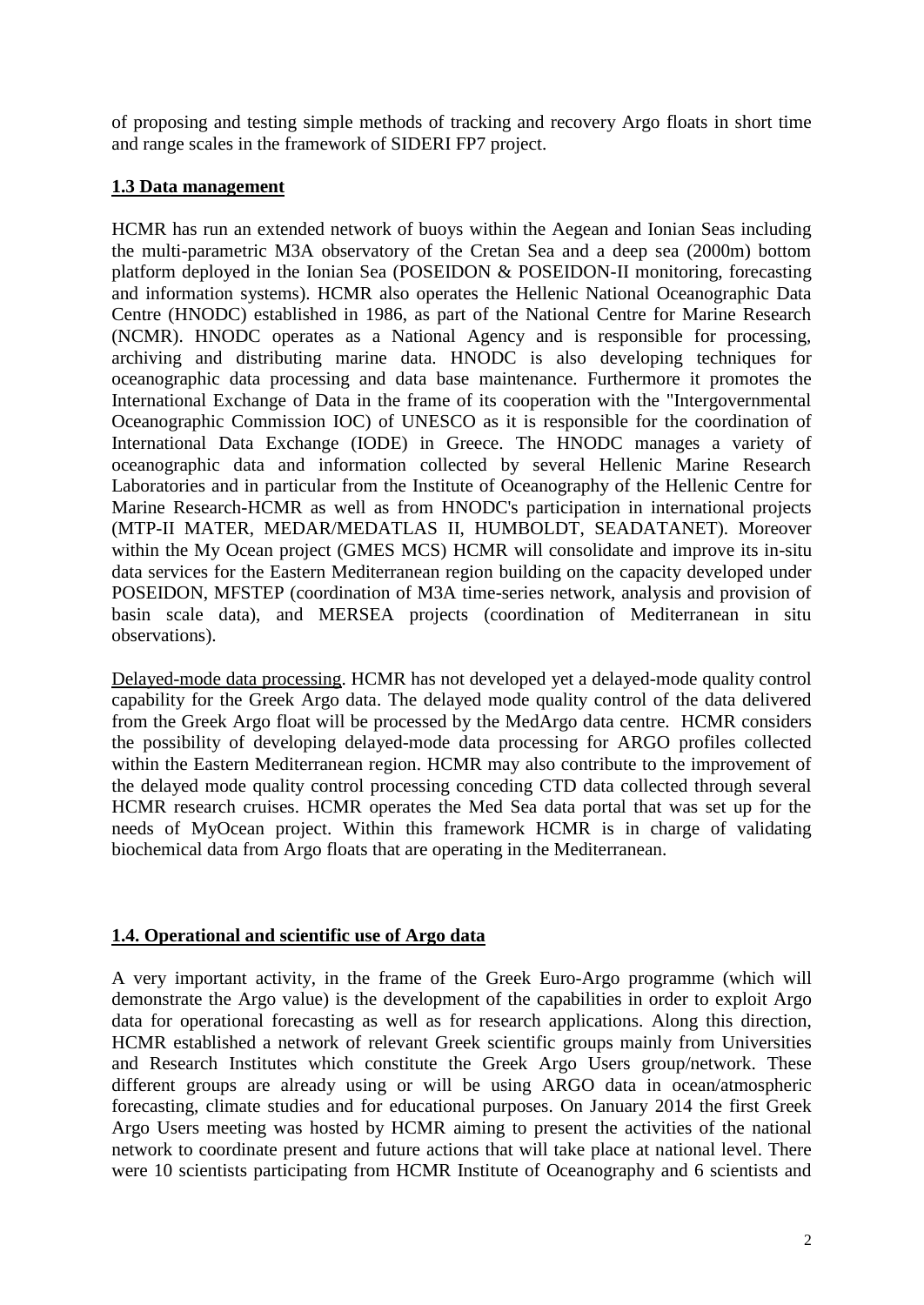researchers from different Universities and departments from all over Greece. It is expected that the Greek Argo Users Group will further grow and expand its activities concerning the scientific exploitation of Argo data and the cooperation among Greek scientists. Additionally, it is foreseen that the establishment of the E-A ERIC will increase the interaction of the Greek Argo Users Group with the European and international ARGO scientific community in the near future.

## Operational ocean forecasting:

Med-Argo data have been already used as independent data in order to assess the impact of remote sensed and Ferrybox SSS data assimilation into the Aegean Sea hydrodynamical model component of the POSEIDON system running operationally at HCMR within the framework of POSEIDON-I system.

Med-Argo data are routinely assimilated (using localized Singular Evolutive Extended Kalman filtering techniques) on a weekly basis in one of the operational forecasting systems that are currently operating at HCMR involving the Mediterranean basin at  $1/10<sup>o</sup>$  resolution (POSEIDON-II system) and the Aegean Sea at  $1/30^{\circ}$  resolution.

The results of the works described above are included in the following scientific publications:

[1] Korres, G., K. Nittis, I. Hoteit, and G. Triantafyllou, 2009: **A high resolution data assimilation system for the Aegean Sea hydrodynamics.** *Journal of Marine Systems*, **77,** 325-340.

[2] Korres, G., K. Nittis, L. Perivoliotis, K. Tsiaras, A. Papadopoulos, I. Hoteit and G. Triantafyllou, 2010. **Forecasting the Aegean Sea hydrodynamics within the POSEIDON-II operational system**. *Journal of Operational Oceanography*, Vol. 3, nu. 1, 37-49,

[3] Korres, G., I. Hoteit, G. Triantafyllou, K. Nittis and K. Tsiaras. **An operational data assimilation system for the Mediterranean Sea hydrodynamics** (in preparation).

as well as in a poster presentation for the 2nd EURO ARGO users meeting (OGS, Trieste - Italy)*:*

G. Korres, K. Nittis, L. Perivoliotis, G. Triantafyllou and M. Chatzinaki, 2009. **The Aegean Sea –Poseidon model.** Hellenic Centre For Marine Research, Greece.

## Ocean science

Med-Argo data are currently used by a small group of researchers in Greece for studies of water mass characteristics of the different deep basins of the Mediterranean Sea and as a continuous record of T/S characteristics providing insight in the seasonal and inter-annual variability of the Mediterranean Sea and its sub-basins. Additionally, Argo data are used for educational purposes in some Greek University Departments. Due to HCMR initiatives within Euro Argo, Greek Argo and SIDERI programmes to contact potentially interested Greek and other scientists from the eastern Mediterranean region and inform them about the benefits of Argo programme. An increasing demand for Argo data along the Aegean and Ionian Sea for both scientific and educational purposes has been registered.

# **2. Funding**

# **2.1 Existing funding for Greek Argo**